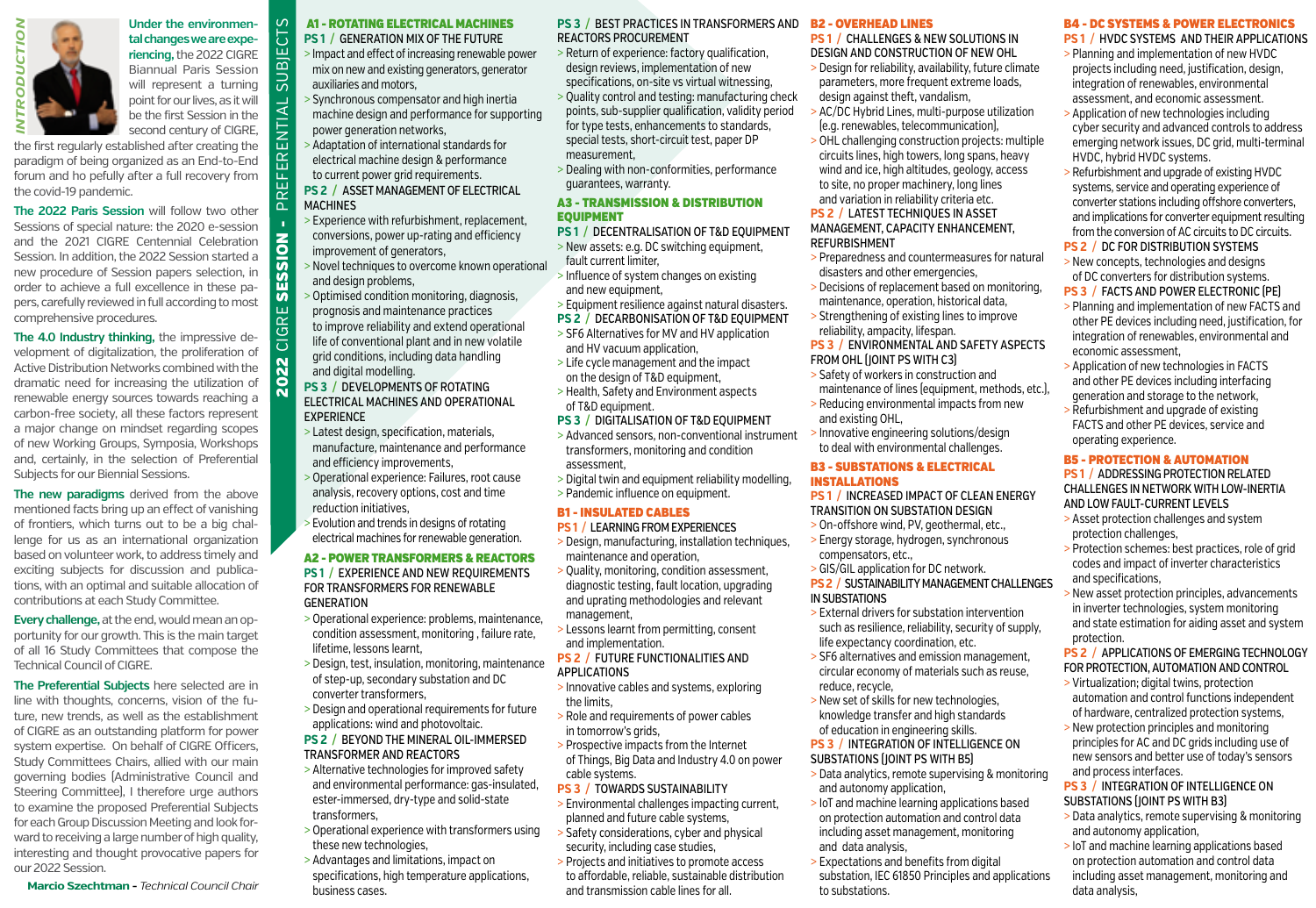> Expectations and benefits from digital substation and IEC 61850 principles and applications to substations.

#### C1 - POWER SYSTEM DEVELOPMENT & ECONOMICS **PS 1 /** SYSTEM TRANSITION RESILIENCE & ASSET MANAGEMENT RESPONSE

- > Resilience metrics and measures to safeguard stakeholder value through grid forming, power electronics control, smart load shedding, fast restoration,
- > Response to unexpected emerging system and business risks during the energy transition,
- > New standards (equipment design and system planning) for resilient and life-cycle sustainable system.

#### **PS 2 /** ENERGY SECTOR INTEGRATION AND TACKLING THE COMPLEXITY OF MULTI-FACETED NETWORK PROJECTS

- > Energy sector integration, hydrogen & power-to-gas, deep electrification: technical and economic aspects,
- > Multi-purpose, multi-terminal, multi-actor, multi-jurisdiction grid projects: how to tackle their planning complexity,
- > Including in the planning process the flexibility options from non-network-assets and non-electric solutions (storage, virtual power plants, DR, energy communities, behind-the-meter resources).

#### **PS 3 /** PLANNING UNDER UNCERTAINTY AND WITH CHANGING EXTERNAL CONSTRAINTS

- > Modelling the impact of environmental conditions, technical advancements, greater stakeholder involvement, generation fleet shift, new type of contingencies, use of data driven network methods for long-term load forecasting, including impact of COVID pandemic on load profiles, planning scenarios, investments patterns and assets' maintenance schemes,
- > Decision-making under pervasive energy policies: optimising economic vs environmental benefits for consumers and matching centralized energy targets with private driven investments,
- > Leveraging the evolving system services, market products and load profiles to optimize investment and timing, avoiding stranded assets (also from fossil plants dismissal).

## C2 - POWER SYSTEM OPERATION & CONTROL

- **PS 1 /** SYSTEM CONTROL ROOM PREPAREDNESS: TODAY AND IN THE FUTURE
- > Operator training, situational awareness and decision supporting tools,
- > Effective and efficient use of synchro-phasor data in power systems operation,
- > Advanced and intelligent methods applied to power systems operation.

### **PS 2 /** OPERATIONAL PLANNING STRATEGIES, METHODOLOGIES AND SUPPORTING TOOLS

> High share of grid-connected and distributed power electronic interfaced resources including hybrid AC-DC systems,

- > Advanced and intelligent methods applied t o power systems operational planning and day-ahead programming,
- > Impact of low demand and other predictable extreme operating conditions.

#### C3 - POWER SYSTEM ENVIRONMENTAL PERFORMANCE

- **PS 1 /** SETTING AMBITIOUS CLIMATE STRATEGIES IN THE ENERGY SECTOR
- > Standards and methods used to define goals and carbon reduction pathways,
- > Reasons for setting ambitious climate strategies and benefits resulting from them,
- > Company internal and external challenges to commit to an ambitious climate strategy and possible solutions.

#### **PS 2 /** BIODIVERSITY AND THE SUPPLY OF ELECTRICITY, RENEWABLES-BASED OR NOT: RISKS, CHALLENGES, SOLUTIONS AND OPPORTUNITIES

- > Showcase how biodiversity has been enhanced in a generation, transmission or distribution projects,
- > Showcase how biodiversity has been accommodated in a generation, transmission or distribution projects,
- > Highlight special measures or actions taken to protect biodiversity impacted by a generation, transmission or distribution project.
- **PS3 /** ENVIRONMENTAL AND SAFETY ASPECTS FOR OHL (JOINT WITH B2)
- > Safety of workers in construction and maintenance of lines (equipment, methods),
- > Reducing environmental impacts from new and existing OHL,
- > Innovative engineering solutions/design to deal with environmental challenges.

#### C4 - POWER SYSTEM TECHNICAL **PERFORMANCE**

**PS 1 /** CHALLENGES AND ADVANCES IN POWER QUALITY (PQ) AND ELECTROMAGNETIC COMPATIBILITY (EMC)

- > Modelling, measurement and assessment of PQ phenomena including emerging areas such as supra-harmonics, harmonic instability, geo-magnetically induced currents and other similar phenomena,
- > Integration and application of advanced signal processing, artificial intelligence techniques and big data analytics for event diagnostics and system planning purposes such as hosting capacity or emission limit calculation,
- > Impacts on equipment compatibility and immunity, and emerging mitigation approaches.
- **PS 2 /** CHALLENGES AND ADVANCES IN INSULATION COORDINATION AND LIGHTNING RESEARCH > Insulation coordination practices for end-to-end
- power networks, including the effects of long lines, long cables and frequency dependent models,
- > Development of insulation coordination in AC systems interfaced with power electronics based systems and devices, and the need for standardisation,
- > Lightning evaluation of transmission and distribution systems covering new asset designs and extreme meteorological events. **PS 3 /** CHALLENGES AND ADVANCES IN POWER

## SYSTEM DYNAMICS

- > Modelling, analysis and validation of individual components and wide-area system interactions including system level protection schemes considering changing system dynamics,
- > Impact of emerging technologies such as hydrogen and other storage devices, grid forming inverters and demand side management,
- > Analysis of security and resilience of power systems having high share of grid-connected or distributed inverter-based resources including feasibility of providing system support such as black start, islanding, system strength and inertia.

## C5 - ELECTRICITY MARKETS & REGULATION

**PS 1 /** THE EVOLUTION OF MARKET DESIGN AND REGULATION TO INTEGRATE DISTRIBUTED ENERGY RESOURCES

- > Market design developments to facilitate the integration of new participants and renewable resources,
- > The role of retail electricity markets in the promotion of behind the meter technologies,
- > Innovative contracts/services between market participants and with customers/distributed energy resource owners.

#### **PS 2 /** CHANGES TO MARKETS AND REGULATION TO ENHANCE RELIABILITY AND RESILIENCE

- > The lessons for markets and regulation from major system disturbances and social disruptions,
- > Market designs for reliability and resilience in systems with high penetration of asynchronous and low inertia connected facilities,
- > Markets to coordinate resources that are not responsive to demand or price.

#### **PS 3 /** WORKING WITH INNOVATION AND DISRUPTION — PREPARING FOR THE FUTURE

- > Innovative approaches to markets and regulation to achieve energy policy targets and to include edge-of-grid activities,
- > The design and structure of retail and wholesale electricity markets to support capital-intensive investments,
- > Sector regulation and tariff design in the face of technological disruption, e.g. vehicle to grid, hydrogen and new forms of storage.

#### C6 - ACTIVE DISTRIBUTION SYSTEMS AND DISTRIBUTED ENERGY RESOURCES

**PS 1 /** DER SOLUTIONS AND EXPERIENCES FOR

- ENERGY TRANSITION AND DECARBONISATION > Electric mobility charging systems configuration and operation,
- > Demand response and intelligent load configuration for customer empowerment,

> Electrification of transportation, heat systems and industrial processes.

#### **PS 2 /** INNOVATIVE PLANNING AND OPERATION OF ACTIVE DISTRIBUTION SYSTEMS

- > Aggregation and management platforms for active distribution systems with DER,
- > Strategies and tools for DER integration, hosting capacity, congestion management, and system service provision by DER,
- > Greening rural and green-field electrification, off-grid distribution and zero emission industrial systems.

#### **PS 3 /** AGGREGATED DER FOR ENHANCING RESILIENCE, RELIABILITY AND ENERGY SECURITY OF DISTRIBUTION SYSTEMS

- > Configuration of local energy storage systems for managing uncertainties,
- > Coordination of multi-energy systems supported by state-of-the-art technologies including intelligent inverter controls,
- > Individual AC and DC micro-grids, multiple micro-grids, virtual power plant and local energy communities' control and network integration.

#### D1 - MATERIALS AND EMERGING TEST **TECHNIQUES**

## **PS 1 /** TESTING, MONITORING AND DIAGNOSTICS

- > Testing and experience with non-standardized, composite and combined voltages,
- > PD measurement under DC, rectifier and impulse stress,
- > Requirements of systems for testing, monitoring and diagnostics.

#### **PS 2 /** MATERIALS FOR ELECTRO TECHNICAL PURPOSES

- > Ageing under electrical, mechanical & thermal stress (e.g. power electronics and semiconductors, load cycling, higher temperatures, compact applications, corrosion and radiation ageing, etc.),
- > Functional properties of insulation materials & testing for validation,

#### > Materials for battery and charging devices. **PS 3 /** SIMULATION TOOLS PARTNERED WITH

## MEASUREMENT TECHNIQUES

- > Application and development of new multi-physical simulation methods,
- > Digital twin for insulation components and insulation systems,
- > Physical models and sensors.

#### D2 - INFORMATION SYSTEMS & TELECOMMUNICATION

**PS 1 /** THE OPPORTUNITIES AND CHALLENGES BROUGHT BY EMERGING INFORMATION AND COMMUNICATION TECHNOLOGIES TO ELECTRIC POWER UTILITIES IN THEIR PATH TO DIGITAL TRANSFORMATION

- > IoT technologies and architectures in physical asset management,
- > Artificial intelligence, big data and analytics tools to improve asset management in electric power utilities,

> Augmented and virtual reality technologies in electric power utilities and power plants.

## **PS 2 / CYBERSECURITY TECHNIQUES.** TECHNOLOGIES AND APPLICATIONS FOR SECURING CRITICAL UTILITY ASSETS

- > Cybersecurity directives, supporting standards and certification schemes – experiences from electric power utilities worldwide,
- > Cyber incident management and experiences in the implementation of security operation centres for electric power utilities,
- > Impact assessment and mitigation strategies for cyber-attacks to power system operations. Studies and experiences in the integration of information and communication technology (ICT) network and cybersecurity simulators with existing power system analysis tools.

#### **PS 3 /** MEETING THE DEMANDS OF THE MODERN UTILITY AND DER WITH AN AGILE AND RESILIENT TELECOMMUNICATION NETWORK

- > Supporting operation technology (OT) services and applications using current and next generation cellular (4G/5G) and IoT-based wireless technologies,
- > Increasing efficiency and cyber security with the use of cloud-based techniques and intelligent networks including modern network management systems, network automation and service orchestration, network function virtualization (NFV) and softwaredefined wide area network (SD-WAN),
- > Improving and maintaining reliability and resiliency of critical services including protection services using modern telecommunication techniques and technologies.

ACRONYMS

**AC** Alternative current<br>**DC** Direct current **DC** Direct current<br>**DER** Distributed en

**GIL** Gas insulated line<br>**GIS** Gas insulated sub

**HV** High voltage

**OHL** Overhead line **OT** Operation technology **PD** Partial discharge<br>**PE** Power electronic

**PQ** Power quality **PV** Photovoltaic

**DER** Distributed energy resources<br>**DP** Differential pressure **DP** Differential pressure<br>**DR** Demand response **DR** Demand response<br>**FMC** Flectromagnetic com

**EMC** Electromagnetic compatibility<br>**GIL** Gas insulated line

**HVDC** High voltage direct current **ICT** Information and communication technology **IoT** Internet of things **MV** Medium voltage<br> **NFV** Network function

**Power electronics** 

**T&D** Transmission and distribution<br>**SD-WAN** Software-defined wide area n

**SF<sub>6</sub>** Sulphur hexafluoride

Gas insulated substation

**Network function virtualization** 

**Software-defined wide area network**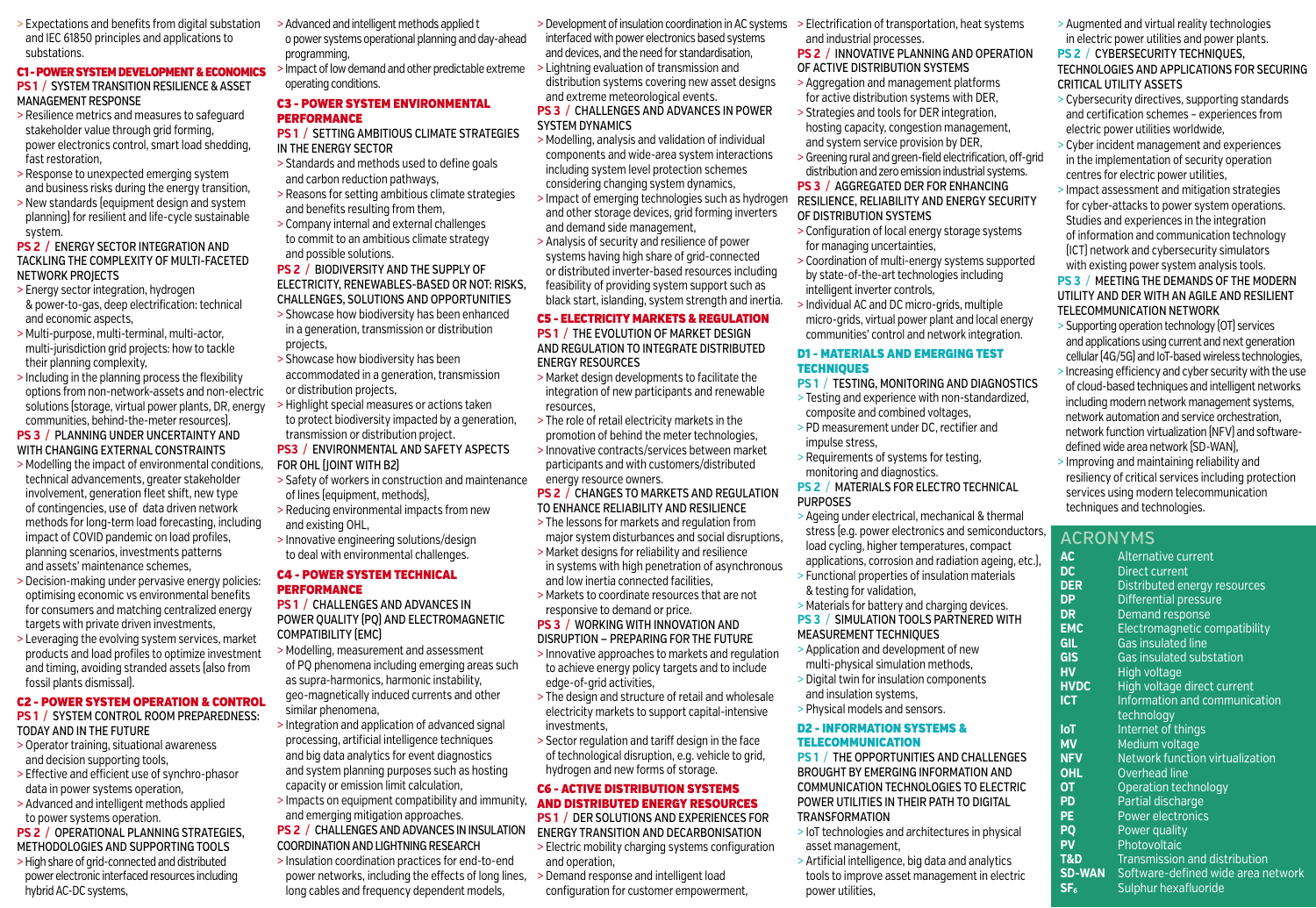At CIGRE Sessions Authors do not present their papers during Discussion Group Meetings. They have this opportunity during specific meetings – The Poster Sessions – for which full detailed information is made available after the selection process.

The delegates read the papers in advance and they discuss them around a set of questions given in a Special Report which incorporates the gist of the papers.

To discuss the papers in depth, Session papers must therefore address a strictly limited list of topics, referred to as "Preferential Subjects" and selected by each Study Committee of CIGRE.

The Preferential Subjects are the main part of this Call for Papers.

# **SESSION PAPERS FULL PROCESS**

# **SYNOPSES SELECTION**

CIGRE SESSION 49 PREFERENTIAL SUBJECTS

CIGRE SESSION 49 PREFERENTIAL SUBJECTS

As a first step, the papers are selected on the basis of synopses. Synopses are collected, checked and reviewed by National Committees. A second review and final selection decision is made by Study Committee Chairpersons,

who are in charge of the running of the discussions.

Authors are notified of the synopses selection results and invited to forward their full Paper to National Committees in case of acceptance.

# **PEER REVIEW OF FULL PAPERS BY EXPERTS**

Full Papers are collected by National Committees.

Study Committees manage the process of final Papers review with a Peer Review Panel composed by experts.

Authors may be asked to make changes or adjustments to their papers. Final acceptance or non-acceptance is duly notified to authors.

# **WHO CAN PROPOSE A PAPER?**

The main author (assuming there is more than one) must be an individual member or must be collective member staff.

Co-authors are not required to be CIGRE members.

Co-authors may be from different countries.

**A paper must focus on one preferential subject and only one. One single synopsis must be drawn up for each paper proposal.** 

**The synopsis – 500 words minimum** – must closely reflect the various points to be developed in the paper.

When sending the synopsis, the name and address of the main author - and more importantly the email address that will be used for notification of the selection results– the Study Committee reference and Preferential Subject addressed must be clearly specified. Template: Authors will make use of the sample pages for layout of synopses; these are available on the [CIGRE website](https://www.cigre.org/), 2022 Session page.

# **WHERE ARE SYNOPSES TO BE DIRECTED?**

If the main author is from a country with a CIGRE NC: The synopsis must be sent by the main author to the involved CIGRE National Committee. See the [contact details](https://www.cigre.org/GB/search-result?q=contact+details) on the CIGRE website.

Any synopsis sent directly to the Central Office will be returned to the sender. For Papers with authors from different countries, the proposal must be sent to the National Committee of the main Author only.

If the main author is from a country where there is no National Committee: the synopsis must be sent in PDF format to the CIGRE Central Office to [sessionpapers@cigre.org](mailto:sessionpapers%40cigre.org?subject=) . If the proposed paper is written on behalf of a Study Committee: the synopsis should sent directly to the Study Committee Chair, who will transfer it to the Central Office.

# **FULL PAPERS PEER REVIEW**

Authors who received the notification of acceptance for the synopsis should then draw up the corresponding full Paper and forward it to the National Committee involved.

Final acceptance of full Papers will be notified to authors after a peer review from a panel of experts.

# **MAIN DEADLINES**

|                    | <b>Submission Deadline</b>   | <b>Notification to authors</b> |
|--------------------|------------------------------|--------------------------------|
| <b>SYNOPSES</b>    | 30th April 2021              | $2nd$ July 2021                |
| <b>FULL PAPERS</b> | 7 <sup>th</sup> January 2022 | 27 <sup>th</sup> May 2022      |

Deadlines for synopses and Full Papers submission are firm dates and will not be extended.

National Committees are required to observe the deadlines which implies that National Committees will have received synopses/full papers earlier. HENCE AUTHORS must contact their National Committee who will let them know by which date they need to receive the synopses/full Papers (allowing time for screening and meeting the Central Office deadlines). AUTHORS FROM COUNTRIES where there is no National Committee will be sending their synopsis/full Papers directly to the Central Office strictly observing the deadlines.

# **ACKNOWLEDGEMENT OF RECEPTION**

Authors with no National Committee who send their synopsis/full Paper directly to Cigre Central Office will receive an acknowledgement.



See our **2022 Session page** on [Cigre.org](https://www.cigre.org/)